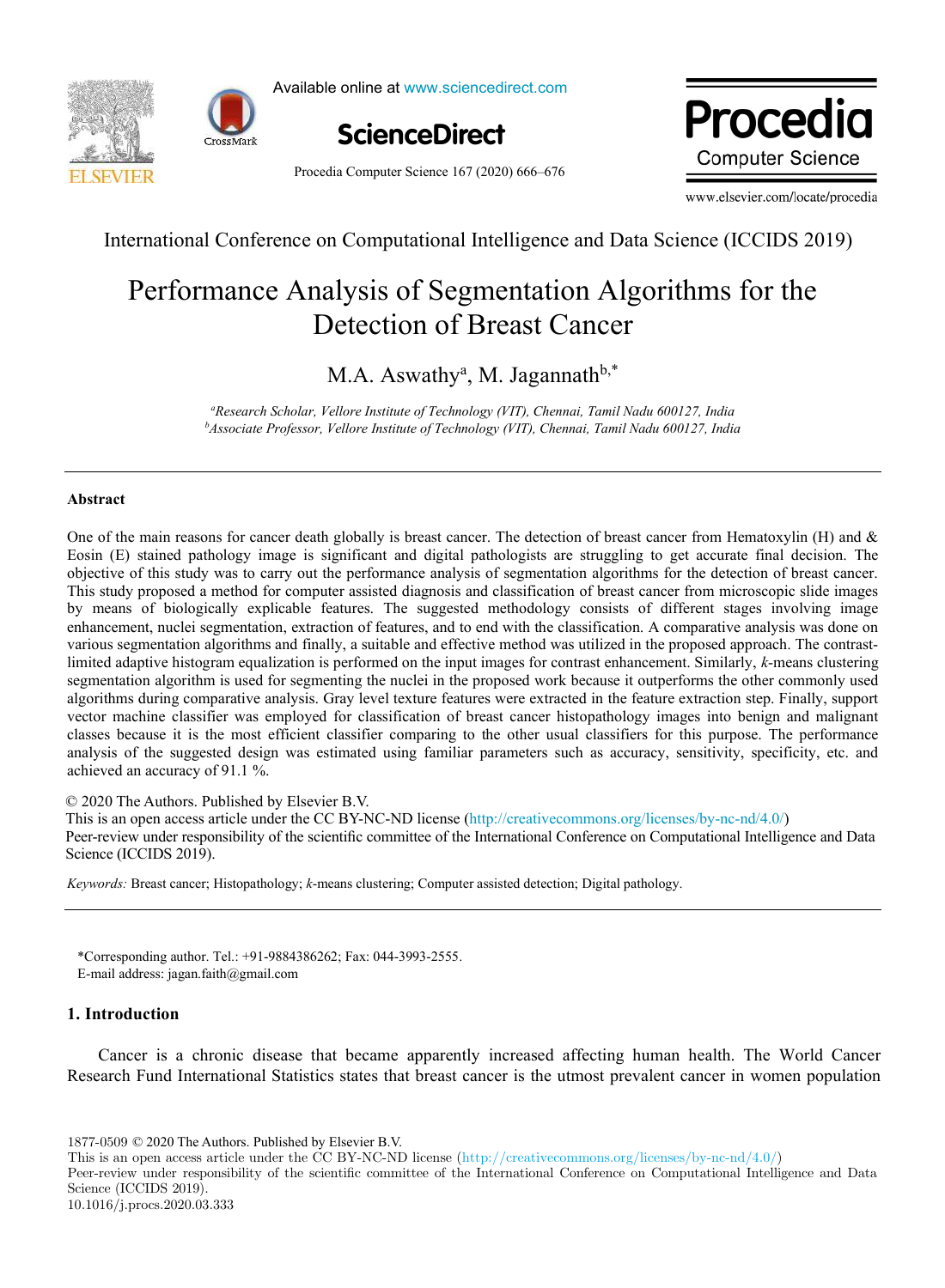worldwide having 2 million new cases in 2018 [1]. In India, about 12% of new cancer cases and 25% of all types of cancers among women are represented by the breast cancer [2]. The number of women-death due to cancer has been increased and breast cancer has ranked five. Furthermore, as age decreases, there is an increase in the incidence rate.

Detection of breast cancer has constantly been a key problem for the clinicians and physicians for disease analysis and proposing the right therapy. The physical diagnosis of breast cancer from histopathology images is highly subjective and may differ from person to person subject to their expertise level [3]. Also, the manual identification depends on other factors like precise environment and lighting arrangement. The computer assisted diagnosis systems helps in lessening the aforementioned problems and offers improved outcomes in detecting the breast cancer from histopathology images [4]. Figure 1 shows the main differences in cell structure of a normal and abnormal cell. Abnormal cells are growing in an uncontrolled manner and keeps on dividing the cells where as normal cells have a precise shape and size. Abnormal cells will be morphologically different from normal cells by means of abnormal number of chromosomes and nucleus size. As in Fig. 1(e), the abnormal cells do not have any precise boundary like normal cells.



Fig. 1. (a) Cell division and growth; (b) Variation in cell size; (c) Morphology; (d) Arrangement of chromosomes; and (e) Cell boundary.

Women who are addicted to tobacco and liquor are highly prone to breast cancer. Lack of physical activities, breast feeding and reduction in the dietary conducts are some other reasons for getting breast cancer [5]. The combined recent advancements in the field of medicine and engineering give a way for curing this cancer. Early detection is the only answer for curing the breast cancer. The stage of malignancy determines the choice of treatment of breast cancer. Initially, medical experts will advise screening programs like Ultrasound, Computer Tomography (CT), X-ray, Positron Emission Tomography (PET), Mammogram and Magnetic Resonance Imaging (MRI). If some suspicions have found in the patient records, a biopsy will be suggested by the doctors [6]. A biopsy is a clinical procedure in which a tissue from the breast is removed and examined under a microscope for detecting suspicious cells. Thus, analysis of this biopsy image is a vibrant method for detecting breast cancer [7]. Histopathology analysis is the review of signs and indications of the breast cancer from the histopathology images. A procedure called staining is performed on these images to clearly visualize the structures and nuclei in the tissue. The tissue undergoes staining process using various dyes. The pathologists were using Hematoxylin & Eosin (H&E) staining from past few years. Hematoxylin is responsible for blue colour in cell (nuclei) whereas Eosin is responsible for pink colour in cytoplasm and other connective structures [8]. Abnormal and normal tissues can be differentiating from histopathology images with high resolution.

This study compared three machine learning (ML) algorithms for automated segmentation of breast cancer from histopathology images. The paper is structured as follows. Section 2 briefly overviewed existing researches in the histopathological segmentation and classification field. Section 3 presented the methodology used in the study and Section 4 described the quantitative performance analysis and Section 5 discussed the results and scope of the study. Finally, conclusion of the study is given in Section 6.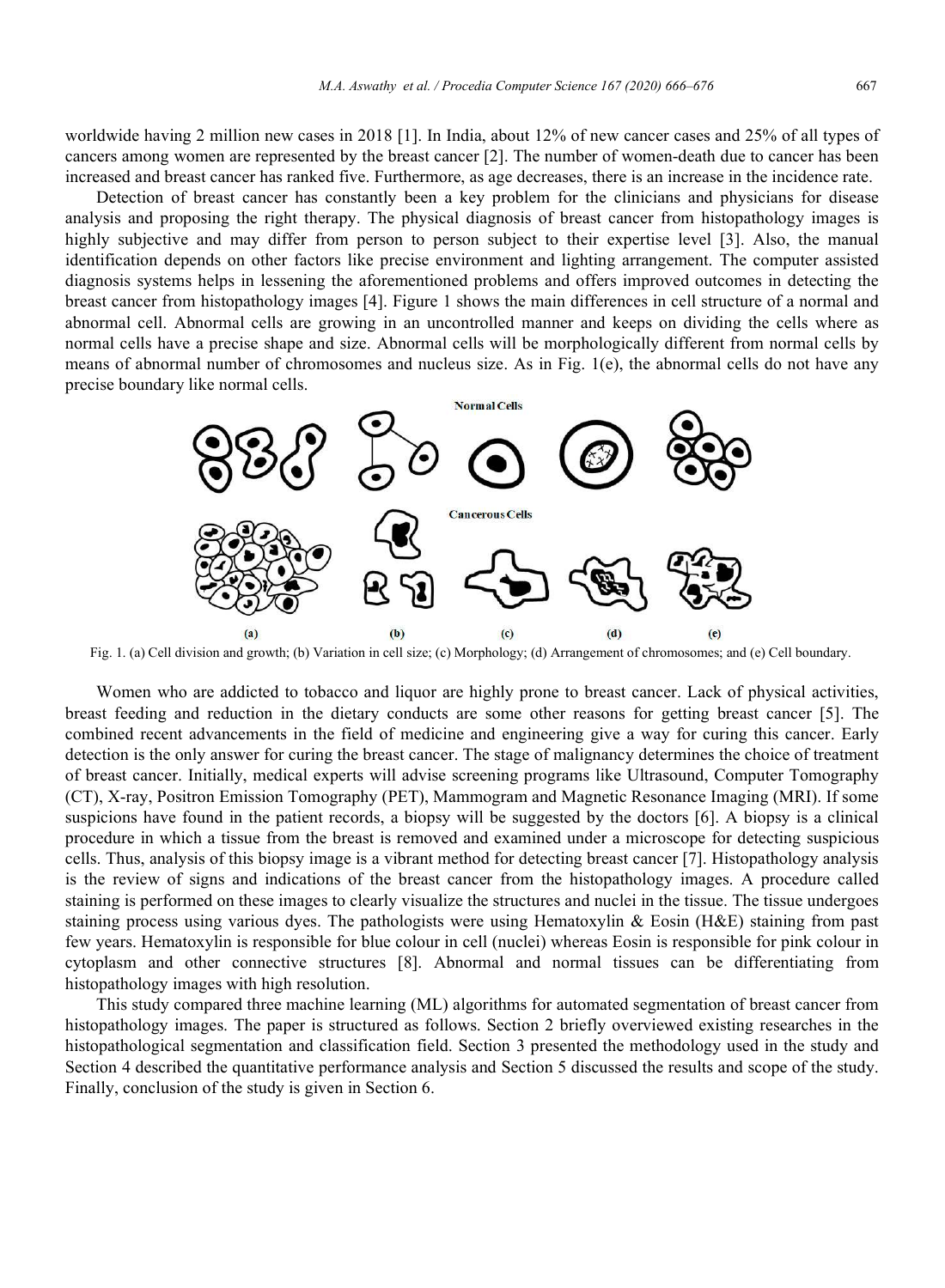# 2. Related works

The associated works on histopathology image analysis are always employed in a limited classification environment. A variety of studies regarding histopathology analysis have intensive trust in efficient application of existing methods for other tasks by means of multi-resolution [9,10] and multi-spectrum [11] gliding windows. In recent studies in the literatures, in-depth window-based handling of histopathology images is employed as an alternative to manually drawing region of interests. But there will be the problem of tiling. That means tiling may cause cracks in the image which will leads to the image distortion. Balazsi et al. [12] put forward a method to reduce the problem of tiling to some point by employing hybrid feature extraction from super-pixels along with radiofrequency classifiers. Finally, the authors concluded that detection of invasive ductal carcinoma is possible with generic features but the differentiation of ductal carcinoma and invasive carcinoma is difficult. Mercan et al. [13] just presented a multi-occurrence multilabel classification framework to evaluate the vagueness concerning the communication among the slide-level remarks of pathologists and the patient's Region of Interest (ROI) extracted from their observations for poorly supervised learning on histopathology images.

Subsequently, some other frameworks focused on cell analysis for binary classification (benign-malignant classification). Kowal et al. [14] in his study employed some clustering approaches for segmenting nuclei using microscopic slide images. The study was conducted on 50 patients with around 500 images and the features such as morphological, texture and topological were extracted. Kowal et al. [14] managed to achieve accuracy between 84% and 93%. Filipczuk et al. [15] used nuclei features for classification by employing Hough transform for ROI selection and Otsu thresholding for False Positive (FP) reduction. George et al. [16] used watershed segmentation algorithm for cell detection. These two works extracted texture and structural features of nuclei for classification using various classifiers. George et al. [16] achieved an accuracy of about 97.15% using 92 images. On a contrast, Belsare et al. [17] took both nuclei linked information and tissue related info for twofold classification. This study assessed seventy complex images from a publicly available dataset with a  $40\times$  amplification level. Epithelial layer segmentation was done with the help of three-dimensional, color and texture features. The statistical texture features were used to train the classifiers and acquired an accuracy of about 85%.

Pawar and Patil [18] proposed a novel automatic system for breast cancer detection using feed forward neural network. This back propagation neural network was then compared with radial basis function (RBF) network and calculated the quantitative measures for performance evaluation. The results showed that feed forward network outperformed the RBF network in detecting breast cancer. Sameti et al. [19] presented a new feature extraction technique for detecting breast cancer from mammogram images. This method was used for early detection of breast cancer immediately after finding a suspicious region. For individual mammographic projections of the malignant breast the two specific regions were categorized. Finally, the authors introduced a discriminant analysis procedure for effectively extracting various features that are biologically important in detecting breast cancer.

## 3. Methodology

A histopathology image may contain very complex cell structures in a disorganized manner making the detection of breast cancer difficult. In this study, a study for automatic detection and classification is proposed using various machine learning algorithms. The different stages implicated in the proposed framework contain histopathology image enhancement, nuclei segmentation, feature extraction, and classification. The flowchart for the proposed work is depicted in Fig. 2.

The methodology section is organized as follows: Section 3.1 deals with the preprocessing of images. The contrast limited adaptive histogram equalization is used for image enhancement. Section 3.2 deals with comparison of different ML algorithms for the segmentation of histopathology images. Section 3.3 deals with the GLCM feature extraction and Section 3.4 deals with the support vector machine classifier for classification of breast cancer images.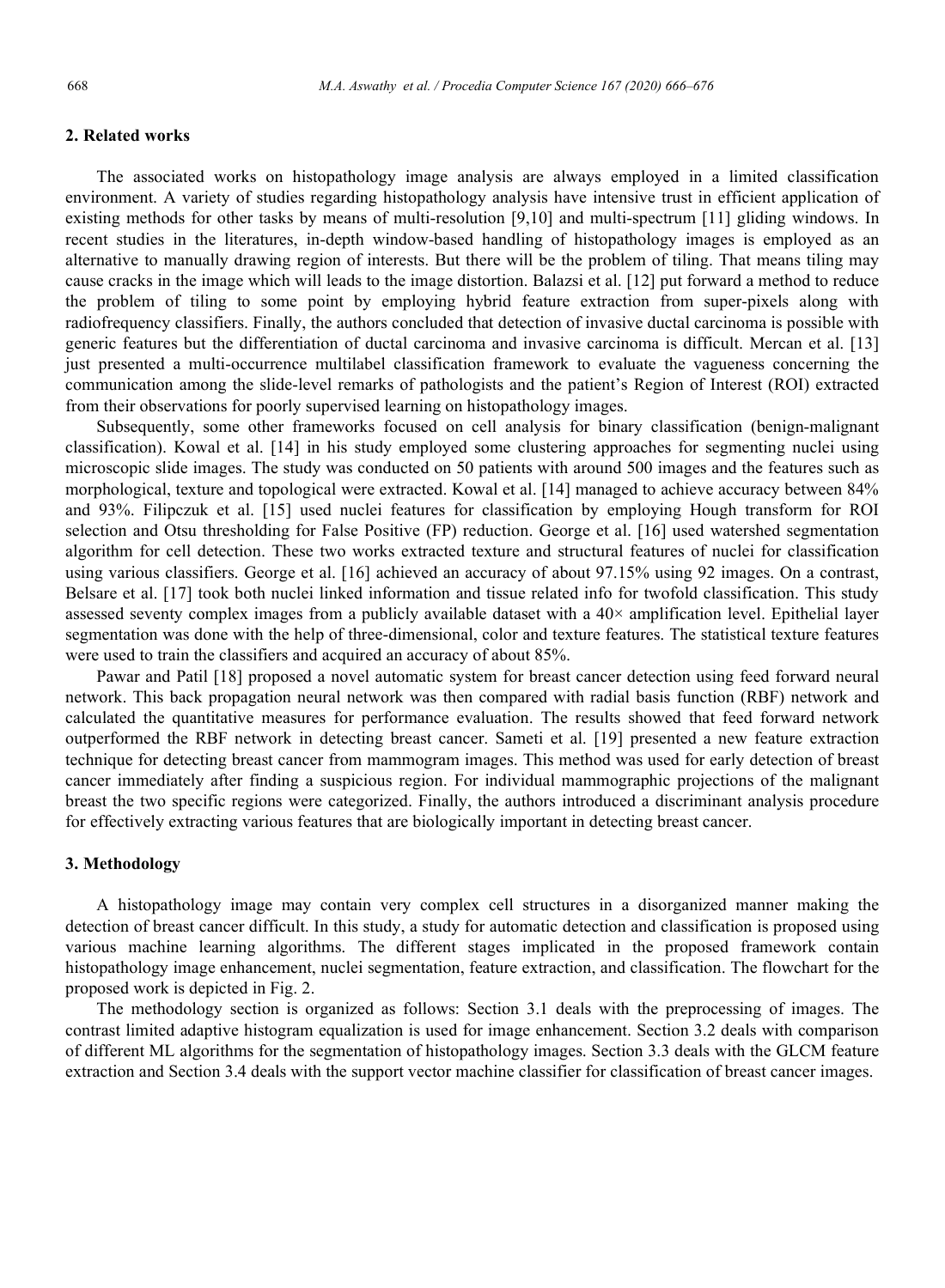

Fig. 2. Flowchart for automated breast cancer detection and classification from Haematoxylin & Eosin stained images.

#### 3.1. Preprocessing

The input images are H&E stained histopathology images. To get better visualization, image enhancement has to be done on these images. For that, the contrast limited adaptive histogram equalization (CLAHE) [20] method is performed. The CLAHE method improves the contrast of the input image  $I$  by changing the hue, saturation and value. This method functions on minor patches in the input image relatively than the whole input image. So, each patch's contrast is improved separately. Finally, the histogram of the enhanced image will match with the histogram quantified by a distribution parameter. In case of induced boundaries, bilinear interpolation can be performed on neighbouring patches to combine together. Fig. 3 represents the enhanced image using CLAHE.

#### 3.2. Segmentation

This study employed three segmentation algorithms fuzzy c-means algorithm, k-means clustering algorithm and active contour model. Then their performances were compared by using various metrics to decide the efficient one for the breast cancer detection application. Finally, the  $k$ -means clustering algorithm is employed in the framework because it worked well in segmenting a H&E nucleus rather than using other methods. The original H&E image and k-means segmented H&E image were shown in results and discussion. Fifty-seven H&E stained histopathology images are taken for the study from UCSB dataset [21] for testing and evaluation. In the same way, the corresponding ground truth images which are available in UC Santa Barbara library are also used in this study for calculating dice coefficient. The segmented results of  $k$ -means clustering, fuzzy  $c$ -means segmentation and active contour segmentation algorithms are also presented in this study.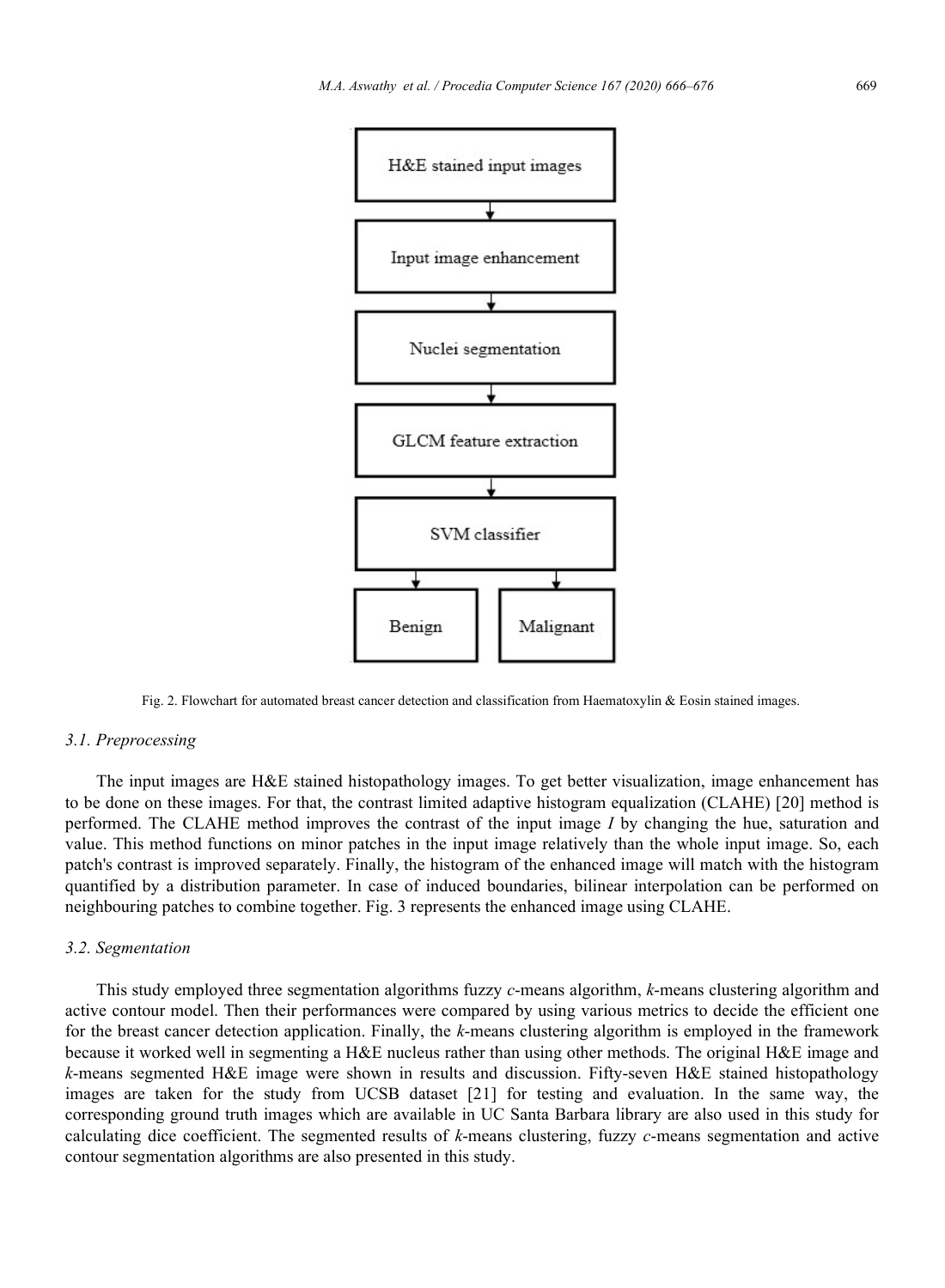#### 3.2.1. k-means clustering algorithm

The k-means clustering is a segmenting technique that partitions a collection of data into  $k$  groups. The algorithm moves iteratively through the following steps. Evaluate the mean of each and every group or cluster. Then estimate the distance of each data point from each group to the cluster center. Finally, allocate each data point to the nearest cluster on the basis of distance calculated. Once the allocation is over, the cluster center again recalculated and based on that center, new distance vector is measured [22]. Imagine an  $x \times y$  image that has to be partition into k clusters and  $c_k$  be the center for clusters. The algorithm of k-means clustering method is as follows:

Step 1: Set the number of clusters,  $k$  and its center.

Step 2: Calculate the distance between each data point in the image and the cluster center by using the equation (1):

$$
d = \|p(x, y) - c_k\| \tag{1}
$$

Step 3: Allocate all the data points into clusters based on the nearest distance, d.

Step 4: Once allocation is done, recalculate the new center for every cluster using the equation (2):

$$
c_k = \frac{1}{k} \sum_{x \in c_k} \sum_{y \in c_k} p(x, y) \tag{2}
$$

Step 5: Repeat the procedure until it converges.

Step 6: Assign data points again accordingly and reshape the image.

#### 3.2.2. Active Contour Model (ACM)

Active contour approach uses energy forces of pixels in the region of interest (ROI) and their constraints for the separation of foreground pixels from background pixels for the image processing and evaluation. The contours in the active contour model are the boundary around the region of interest. This contour consists of pixels that endure interpolation procedure. The curve in the image can be described by various interpolation procedures like linear, spline and polynomial functions [23]. Active contour model is primarily using for segmenting ROI by defining a smooth curve around the image. The different models coming under ACM are snake model, gradient vector model, geodesic contours etc.

External and some internal energy forces are used by these contour algorithms to obtain the curvature of the image. The external force is used to position the contour correctly over the ROI and the internal forces helped to control the deformable variations. This deformable variation means defining a smooth contour around the image and this contour is defined by an energy function which has to be minimize is given by equation (3).

$$
E_{acm}(S) = \int_{0}^{1} \left\{-\mu |\nabla I(C(S))|^{2} + w_{1}(S)|C(S)|^{2} + w_{2}(S)|C(S)|\right\}
$$
(3)

where  $E_{acm}$  is the energy function, S is the curvature,  $C(S)$  is the contour,  $w_i$  are weights, I represents the image and  $\mu$ is the mean.

#### 3.2.3. Fuzzy c-means clustering

The k-means clustering algorithm is the base for fuzzy c-means algorithm. Due to the imprecision of the data, a fuzzy concept is introduced into k-means algorithm [24]. Fuzzy c-means algorithm is developed by Bezdek and Dunn in 1981. In this algorithm, the classes are characterized by centroids [25]. Each observation can be classified into a degree of membership between 0 and 1. Here fuzzy c-means is built on minimizing a cost function,  $J_{fcm}$ iteratively which is given by the equation (4).

$$
J_{fcm} = \sum_{k=1}^{n} \sum_{i=1}^{c} (u_{ik})^q d^2 (x_k, v_i)
$$
 (4)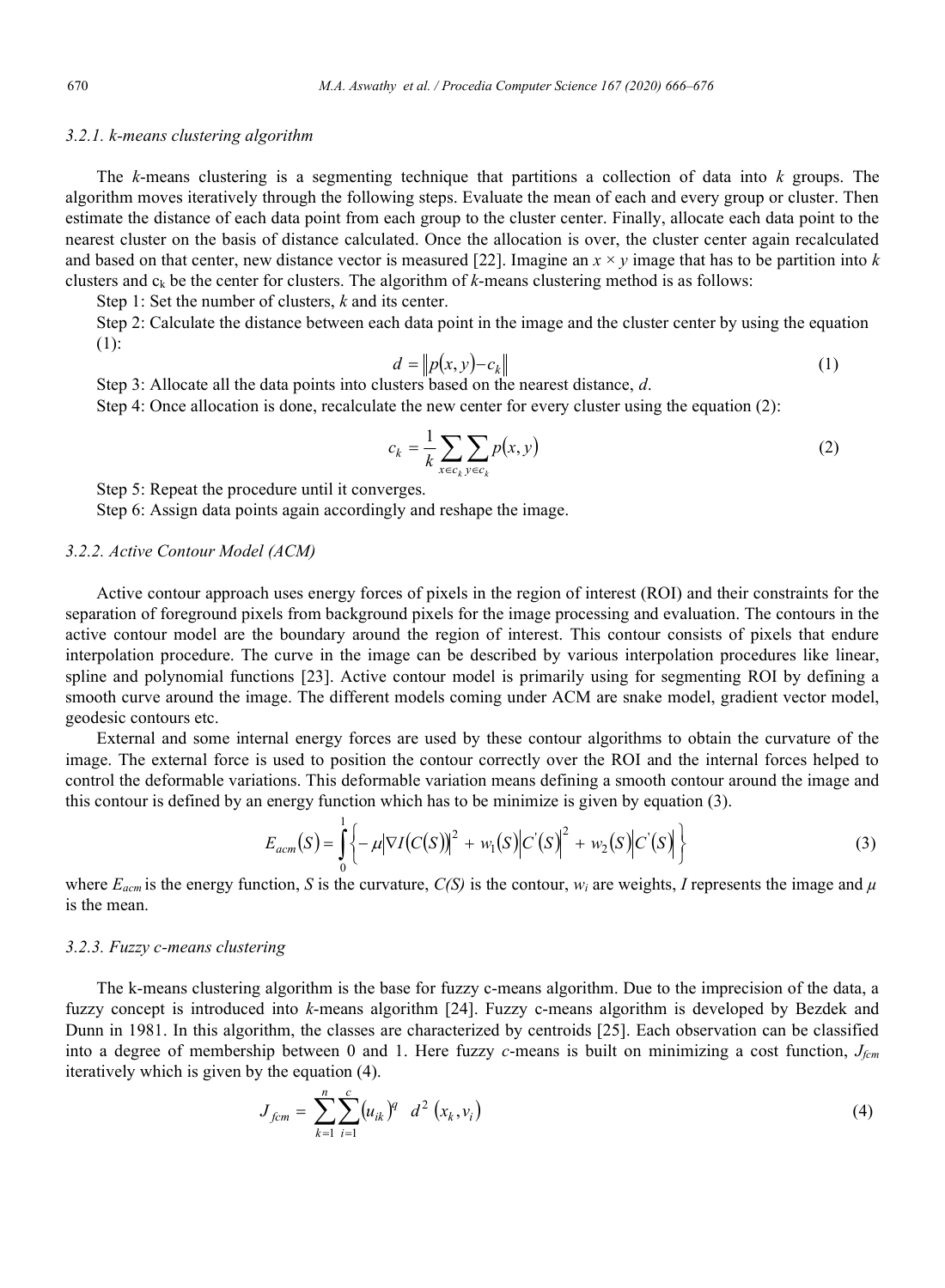where  $X = \{x_1, x_2, \dots, x_n\} \subseteq R^p$  is the dataset vector population with p-dimension, n is the over-all sum of data in the dataset, c is the cluster number whose range in between 2 and n, For  $i<sup>th</sup>$  cluster,  $u_{ik}$  is the degree of membership, q is the weighting function,  $i^h$  cluster center is given by  $v_i$ , and Euclidean distance is given by  $d^2(x_k, v_i)$ .

The algorithm is as follows:

Step 1: Initialize the values of c, q and  $\varepsilon$ .

- Step 2: Set the values of  $\{u_{ik}\}=U$ .
- 

Step 3: Initialize the count for loop as  $b_{\bar{b}}\bar{b}$  (*b*).<br>Step 4: Calculate the cluster centers  $\binom{v_i}{i}$  using  $U^{(b)}$ .

Step 5: Estimate the membership function  $U^{(b+\bar{1})}$ .

For  $k = 1$  to *n*, estimate  $I_k = \{i | 1 \le i \le c, d_{ik} = ||x_k - v_i|| = 0 \}$ , *or I* . Compute new membership values for  $k^{th}$ column for the below specified conditions in equation (5):

If  $I_k = \xi$  then,

$$
u_{ik}^{(b+1)} = \frac{1}{\sum_{j=1}^{c} \left(\frac{d_{ik}}{d_{jk}}\right)^{\frac{2}{(q-1)}}}
$$
\nelse  $u_{ik}^{(b+1)} = 0$  for all  $i \notin I$  and  $\sum_{i \in I_k} u_{ik}^{(b+1)} = 1$ ;  
\nStep 6: If  $u_{ik}^{(b+1)} = 0$  for all  $i \notin I$ , then stop; else fix  $b = b + I$  and go to Step 4.

## 3.3. Feature extraction

Step 6:

In this phase, various gray level texture features are extracted using gray level co-occurrence matrix (GLCM) [26]. GLCM resembles a second order statistics in which the pixel information is collected from pixel pairs. GLCM reveals how the pixel pair intensity in an image varies. GLCM matrix is constructed at a distance of d separated by 1 and at various angles of degrees. GLCM features are various measures i.e. entropy, energy, contrast and correlation. These measures can be calculated by using the group of equations (6)–(9).

$$
Contrast = \sum_{i,j=0}^{n-1} I_{i,j} (i-j)^2
$$
 (6)

Correlation = 
$$
\sum_{i,j=0}^{n-1} I_{i,j} \left[ \frac{(i-m)(j-m)}{s^2} \right]
$$
 where  $m = \sum_{i,j=0}^{n-1} i \times I_{i,j}$  and  $s^2 = \sum_{i,j=0}^{n-1} I_{i,j} (i-m)^2$  (7)

Energy = 
$$
\sum_{i,j=0}^{n-1} I_{i,j}^{2}
$$
 (8)

$$
Homogeneity = \sum_{i,j=0}^{n-1} \frac{I_{i,j}}{1 + (i - j)^2}
$$
(9)

## 3.4. Support Vector Machine (SVM)Classification

Finally, support vector machine (SVM) classifier is completed for classifying the benign and malignant H&E images. Initially SVMs were established for binary classification and later expanded for multi class classification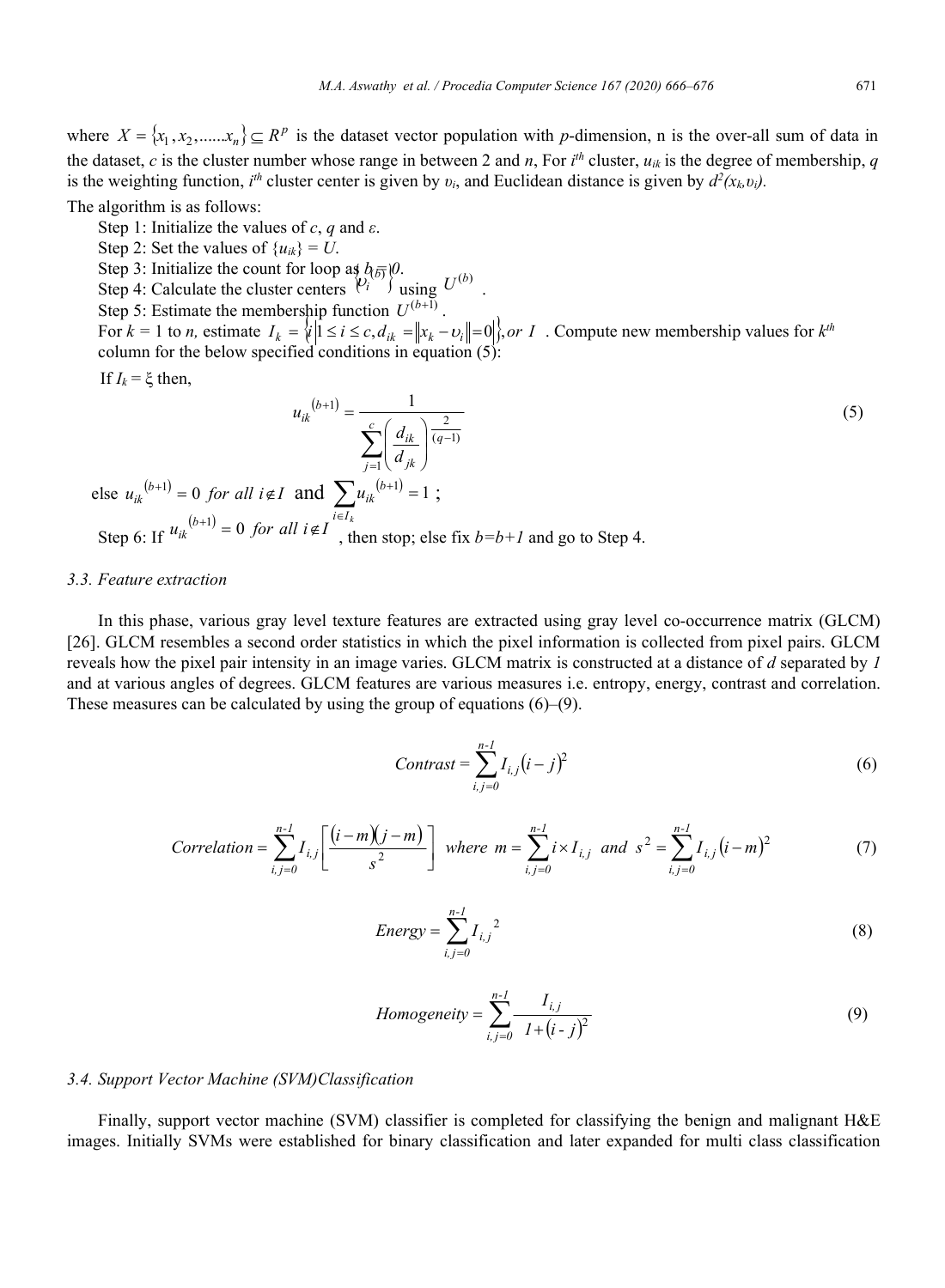and regression. The multi class classification can be achieved through a coupling method by using binary classifiers as pairwise models. Consider the data in training set as X. Then X can be expressed as in (10),

$$
X = \{(i_1, j_1), (i_2, j_2), \dots, (i_n, j_n)\}\tag{10}
$$

where  $i_x$  is a real vector,  $i_y$  denotes the class labels and comes in the range of 1 or -1. The function of the SVM classifier,  $S(i)$  takes the form of equation (11):

$$
S(i) = w \bullet i - \lambda \tag{11}
$$

w is the weight updates and  $\lambda$  is the bias. The classification decision is based on the two conditions shown in equation (12).

$$
w \bullet i_x - \lambda > 0 \text{ if } y_x = 1 \text{ and}
$$
  
\n
$$
w \bullet i_x - \lambda < 0 \text{ if } y_x = -1
$$
\n(12)

 Out of fifty-seven, ten images are tested for classification and the remaining images were used for training purposes. The performance of the classifier is assessed using well known performance metrics.

# 4. Quantitative performance evaluation

The short description of the performance metrics used for the quantitative evaluation of segmentation algorithms is as follows [27]. The performance parameters accuracy, sensitivity, specificity, F-score, and balanced accuracy were calculated using equations (13)–(18).

Accuracy  $(A)$  can be estimated by comparing the segmented result with the ground truth image. It will give a measure of how accurately the proposed algorithm segmented an image.

$$
A = \frac{t_P + t_N}{N} \times 100\tag{13}
$$

Sensitivity ( $\alpha$ ) and specificity ( $\beta$ ) are true positive fraction and true negative fraction. That means how much percentage of positive fraction correctly segmented and how much of percentage of negative fraction correctly removed.

$$
\alpha = \frac{t_P}{t_P + f_N} \tag{14}
$$

$$
\beta = \frac{t_N}{t_N + f_P} \tag{15}
$$

The dice index (D) calculates the Sorensen-dice similarity coefficient between input image and the segmented image.

$$
I_{and} = Ground \ truth \& Segmented \ output
$$
  
\n
$$
I_{or} = Ground \ truth \ | \ Segmented \ output
$$
  
\n
$$
D = \frac{2 \ Sum(I_{and})}{Sum(I_{or})}
$$
\n(16)

F-score or F-measure is determined by using precision,  $\rho$  and recall, Y. It is the harmonic average of  $\rho$  and Y.

$$
\rho = \frac{t_P}{t_P + f_P} \& \gamma = \frac{t_P}{t_P + f_N}
$$
  
F-measure =  $2 \times \frac{\rho \times \gamma}{\rho + \gamma}$  (17)

Balanced accuracy  $(B_a)$  is a measure of balance between correctly predicting the two classes. It can be computed as:

$$
B_a = \frac{\alpha + \beta}{2} \tag{18}
$$

All these performance metrics are calculated for the three segmentation approaches and validated the results with previous studies.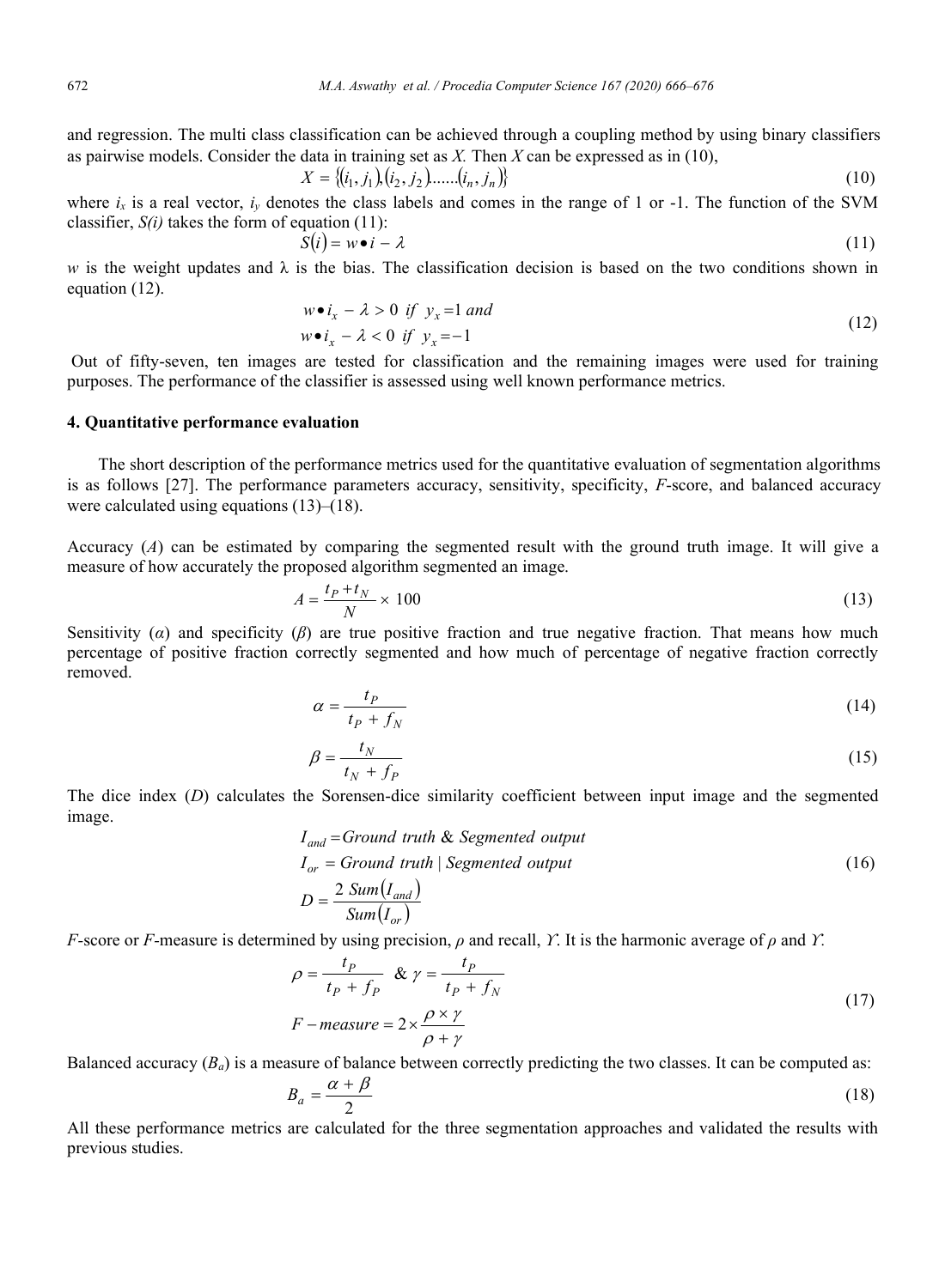#### 5. Results and Discussion

This framework is implemented on MATLAB 2014b, on UCSB dataset on PC with 3.4 GHz AMD processor, 16 GB RAM, and windows 10 platform.

For the experimentation purpose, the dataset used in this work is the publicly available UCSB dataset. The dataset consists of 58 images having a resolution of 896×768. The ground truth images are also available in the UC Santa Barbara library. Figure 3 represents the input image and the CLAHE enhanced image. Compared to histogram equalization approach, CLAHE method will reduces the effect of intensity saturation. Moreover, it is useful in reducing noise amplification. It is clear from Fig. 3 that all the local areas got enhanced precisely.



Fig. 3. Image enhancement using contrast-limited adaptive histogram equalization. (a) Original image; (b) Enhanced image.

Figure 4 represents the segmentation results using various algorithms. The study utilized fuzzy  $c$ -means,  $k$ means clustering and active contour model for the segmentation purpose. The UCSB dataset consists of 58 images having a resolution of 896×768. The ground truth images are also available in the UC Santa Barbara library. Fig. 4 depicts the segmentation results of various algorithms and it is clearly visible how all these methods worked on the input image. After a visual examination on Fig. 4, it is confirmed that k-means clustering algorithm performed well. Therefore, various clustering segmentation methods were studied here to preserve the desired statistics during the segmentation procedure. The number of clusters was decided to be three and squared Euclidean distances are used as similarity measures.



Fig. 4. Segmentation results for various algorithms. (a) Original image; (b) Ground truth image; (c) k-means clustering; (d) Fuzzy c-means clustering; (e) Active contour model.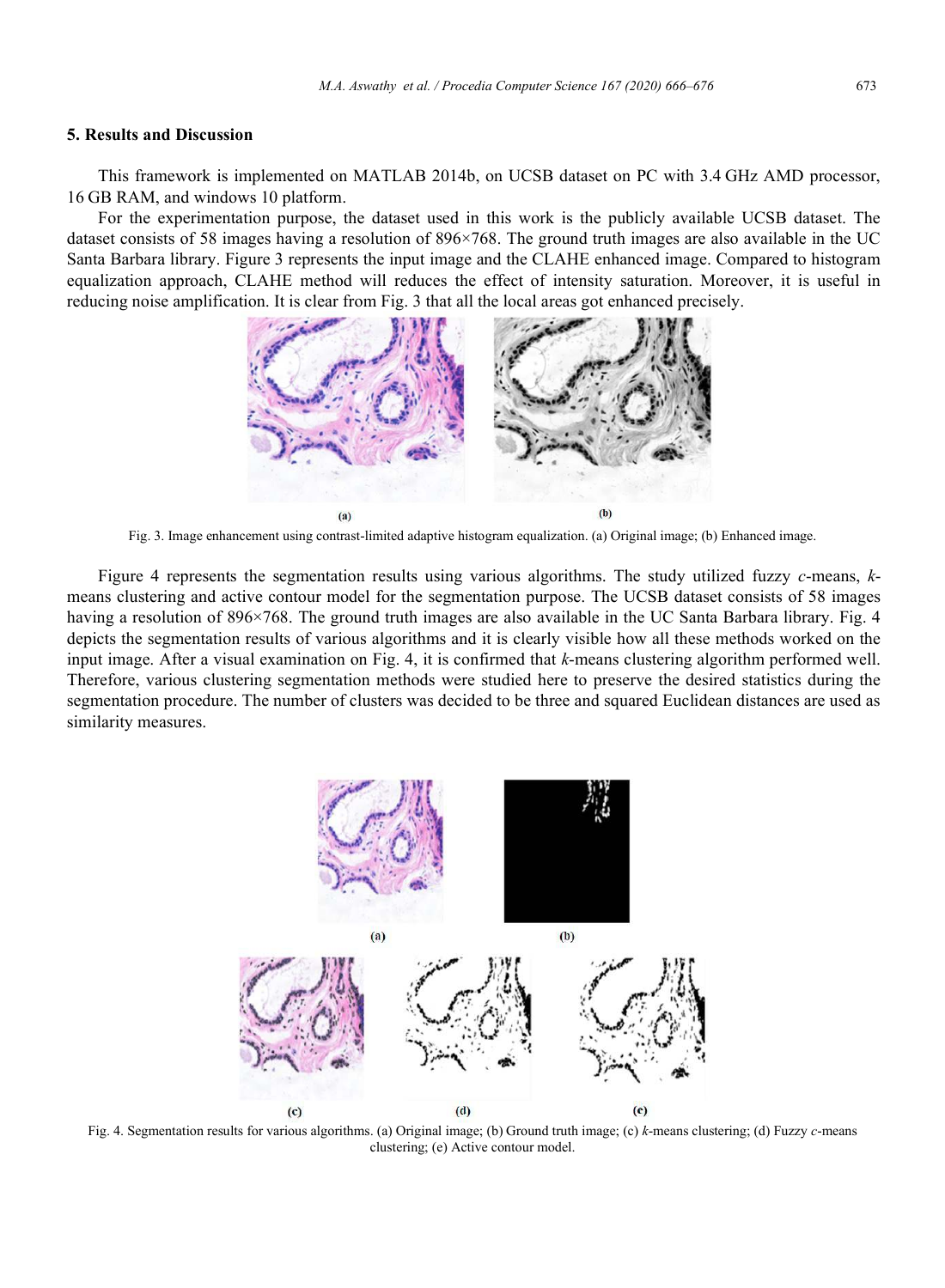

Fig. 5. Comparisons of various segmentation algorithms on the basis of performance measures.

From Fig. 5, it is noted that the k-means based clustering technique is connected with higher value of accuracy compared to fuzzy c-means and active contour model. Considering specificity, there is no much difference between  $k$ -means clustering and fuzzy c-means algorithms whereas sensitivity is very high for  $k$ -means clustering algorithm. Dice index value is high for  $k$ -means clustering rather than other two algorithms. Hence, it is shown that  $k$ -means clustering approach is preferred as the segmentation approach in this study for automatic cancer detection from histopathology images.

Randomly selected 48 images from UCSB dataset were used for classification. Thus 48 images were used for training and 10 images were used for testing. Then a 10-cross validation was performed to validate the results. The SVM classifier is a simple classifier in which a hyperplane is going to separate the different classes. For SVM's linear kernel function, a quadratic programming (QP) optimization constraint was applied to find the hyperplane. The SVM classifier performance was computed by means of a confusion matrix and all the performance measures in point values were depicted in Fig. 6. All these values were estimated by using equations (13)–(18).



Fig. 6. SVM classifier performance on the basis of various parameters (Specificity, Sensitivity, F-score, Balanced accuracy and Precision).

The main contributions of this paper are as follows:

- A comparison on three machine learning algorithms viz: k-means clustering algorithm, active contour model and fuzzy c-means clustering algorithm.
- Experimental evaluation is done using various quantitative measures to show the performance of three segmentation algorithms.
- A support vector machine classifier is used to classify images into benign and malignant and performance evaluation has been done and demonstrated in a graphical format.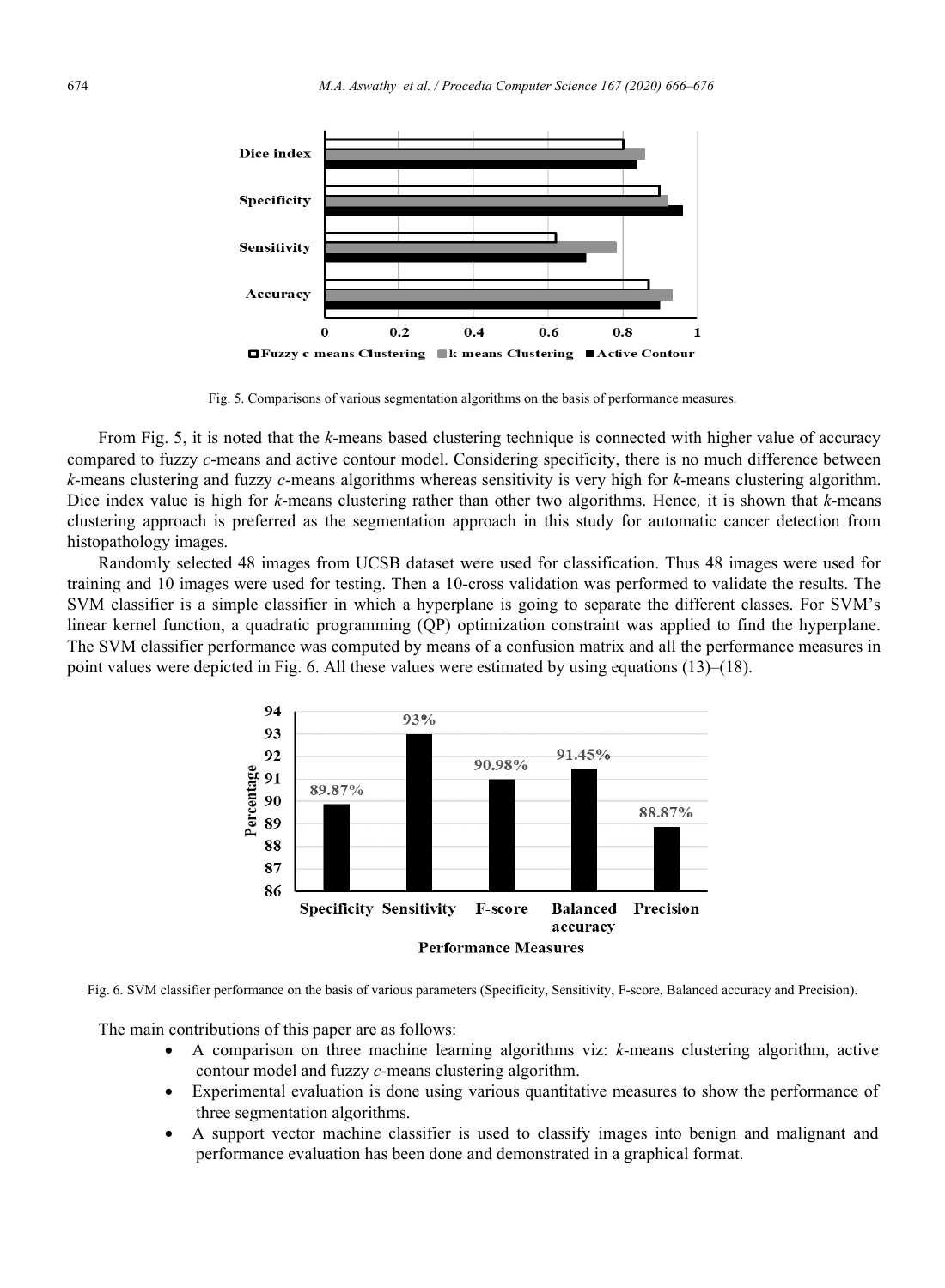# 6. Conclusion

The main objective of this study was to enhance the breast cancer detection accuracy using computer aided diagnosis approach. In view of this goal, the paper presented the contribution, its outline, flowchart and quantitative parameters in a simulation environment. Based on the proposed methodology, this study used a publicly available dataset known as UCSB, with normal (benign) and abnormal (malignant) images for performance analysis of segmentation algorithm for breast cancer detection in a simulation environment. The segmentation has been done using three algorithms viz: fuzzy  $c$ -means clustering,  $k$ -means clustering and ACM. Among these,  $k$ -means clustering has the maximum segmentation accuracy of 93%. Other performance metrics are also superior for kmeans clustering algorithm. The automated classification of breast cancer images is based on SVM model on GLCM features and achieved an accuracy of 91.1%. The SVM classification approach suggested in this study permits to achieve high sensitivity also. The performance of our study is comparable or inferior to the up-to-date approaches. The future scope of this study would be the application of proposed method on different histopathology images in wide sense. Moreover, this study can be implemented in real-time detection of breast cancer.

# References

- [1] F. Bray, J. Ferlay, I. Soerjomataram, M. Ervik R.L. Siegel, L.A. Torre, A. Jemal. (2015) "Global Cancer Statistics 2018: GLOBOCAN estimates of incidence and mortality worldwide for 36 cancers in 185 countries." A Cancer Journal for Clinicians 68(6): 394–424.
- [2] L.A. Torre, F. Islami, R.L. Siegel, E.M. Ward, A. Jemal. (2017) "Global cancer in women: burden and trends." Cancer Epidemiology, Biomarkers & Prevention 26(4): 444–457.
- [3] Kumar, Rajesh, Rajeev Srivastava, and Subodh Srivastava. (2015) "Detection and classification of cancer from microscopic biopsy images using clinically significant and biologically interpretable features." Journal of Medical Engineering 2015: 1-14, Article ID 457906.
- [4] M. M. R. Krishnan, C. Chakraborty, R. R. Paul, and A. K. Ray. (2011) "Quantitative analysis of sub-epithelial connective tissue cell population of oral submucous fibrosis using support vector machine." Journal of Medical Imaging and Health Informatics 1(1): 4–12.
- [5] Ali, W. A. Wani, and K. Saleem. (2011) "Cancer scenario in India with future perspectives." Cancer Therapy 8: 56–70.
- [6] S. Bhattacharjee, J. Mukherjee, S. Nag, I. K. Maitra, and S. K. Bandyopadhyay. (2014) "Review on histopathological slide analysis using digital microscopy." International Journal of Advanced Science and Technology 62: 65-96.
- [7] John M. Eisenberg. (2016) "Core-Needle Biopsy for Breast Abnormalities." In: Comparative Effectiveness Review Summary Guides for Clinicians [Internet]. Rockville (MD): Agency for Healthcare Research and Quality (US), 2007. Available from: https://www.ncbi.nlm.nih.gov/books/NBK368367/
- [8] M. N. Gurcan, L. Boucheron, A. Can, A. Madabhushi, N. Rajpoot, and B. Yener, (2009) "Histopathological image analysis: A review." IEEE Reviews in Biomedical Engineering 2(1): 147–171.
- [9] O. Sertel, J. Kong, H. Shimada, U. Catalyurek, J. Saltz, and M.N. Gurcan. (2009) "Computer-aided prognosis of neuroblastoma on whole-slide images: Classification of stromal development." Pattern Recognition 42(6): 1093-1103.
- [10] S. Doyle, M. Feldman, J. Tomaszewski, and A. Madabhushi. (2012) "A boosted Bayesian multiresolution classifier for prostate cancer detection from digitized needle biopsies." IEEE Transactions on Biomedical Engineering 59(5): 1205–1218.
- [11] Basavanhally, S. Ganesan, M. Feldman, N. Shih, C. Mies, J. Tomaszewski, and A. Madabhushi. (2013) "Multi-field-of-view framework for distinguishing tumor grade In ER+ breast cancer from entire histopathology slides." IEEE Transactions on Biomedical Engineering 60(8): 3052–3055.
- [12] M. Balazsi, P. Blanco, P. Zoroquiain, M.D. Levine, and Jr.M.N. Burnier. (2016) "Invasive ductal breast carcinoma detector that is robust to image magnification in whole digital slides." Journal of Medical Imaging 3(2): 027501.
- [13] C. Mercan, S. Aksoy, E. Mercan, L.G. Shapiro, D.L. Weaver, and J.G. Elmore. (2018) "Multi-instance multi-label learning for multiclass classification of whole slide breast histopathology images." IEEE Transactions of Medical Imaging 37(1): 316–325.
- [14] M. Kowal, P. Filipczuk, A. Obuchowicz, J. Korbicz, and R. Monczak. (2013) "Computer-aided diagnosis of breast cancer based on fine needle biopsy microscopic images." Computers in Biology and Medicine 43(10): 1563–1572.
- [15] P. Filipczuk, T. Fevens, A. Krzyzak, and R. Monczak. (2013) "Computer-aided breast cancer diagnosis based on the analysis of cytological images of fine needle biopsies." IEEE Transactions on Medical Imaging 32(12): 2169–2178.
- [16] Y.M. George, H.H. Zayed, M.I. Roushdy, and B.M. Elbagoury. (2014) "Remote computer-aided breast cancer detection and diagnosis system based on cytological images." IEEE Systems Journal 8(3): 949–964.
- [17] A.D. Belsare, M.M. Mushrif, M.A. Pangarkar, and N. Meshram. (2015) "Classification of breast cancer histopathology images using texture feature analysis." In Proceedings of the TENCON 2015-2015 IEEE Region 10 Conference, p. 1-5.